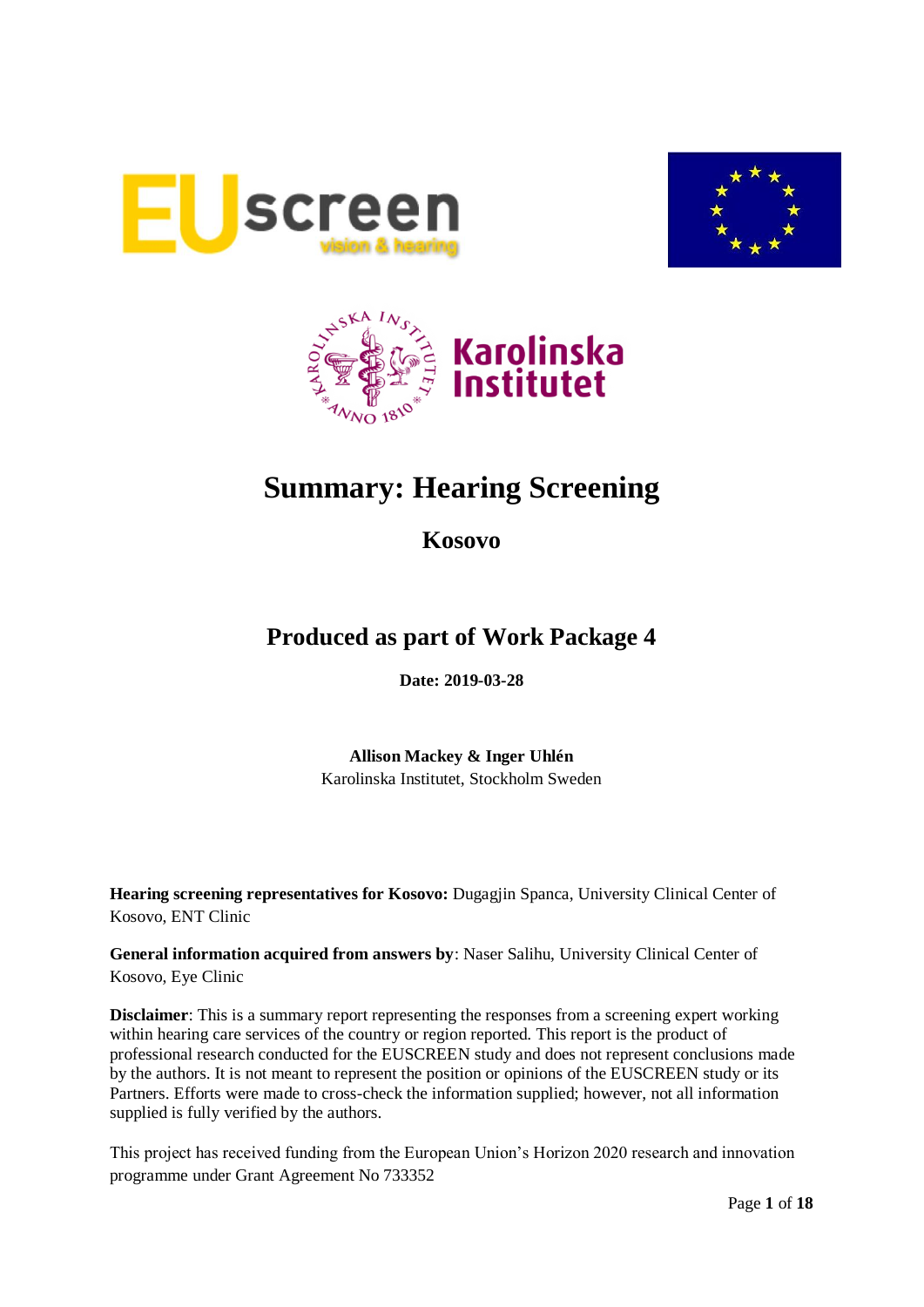

# **Table of Contents**

| 1.               |       |  |  |  |  |
|------------------|-------|--|--|--|--|
| 2.               |       |  |  |  |  |
| 3.               |       |  |  |  |  |
| 3.1.             |       |  |  |  |  |
| 3.2.             |       |  |  |  |  |
| 3.3.             |       |  |  |  |  |
| $\overline{4}$ . |       |  |  |  |  |
| 5.               |       |  |  |  |  |
| 5.1.             |       |  |  |  |  |
| 5.2.             |       |  |  |  |  |
| 5.3.             |       |  |  |  |  |
| 5.4.             |       |  |  |  |  |
| 6.               |       |  |  |  |  |
| 6.1.             |       |  |  |  |  |
| 6.2.             |       |  |  |  |  |
| 6.3.             |       |  |  |  |  |
| 7.               |       |  |  |  |  |
| 7.1.             |       |  |  |  |  |
| 7.2.             |       |  |  |  |  |
| 7.3.             |       |  |  |  |  |
| 8.               |       |  |  |  |  |
| 8.1.             |       |  |  |  |  |
| 8.2.             |       |  |  |  |  |
| 8.3.             |       |  |  |  |  |
| 8.4.             |       |  |  |  |  |
| 8.5.             |       |  |  |  |  |
| 8.6.             |       |  |  |  |  |
| 9.               |       |  |  |  |  |
| 9.1.             |       |  |  |  |  |
| 9.2.             |       |  |  |  |  |
| 9.3.             |       |  |  |  |  |
| 9.4.             |       |  |  |  |  |
| 10.              |       |  |  |  |  |
|                  | 10.1. |  |  |  |  |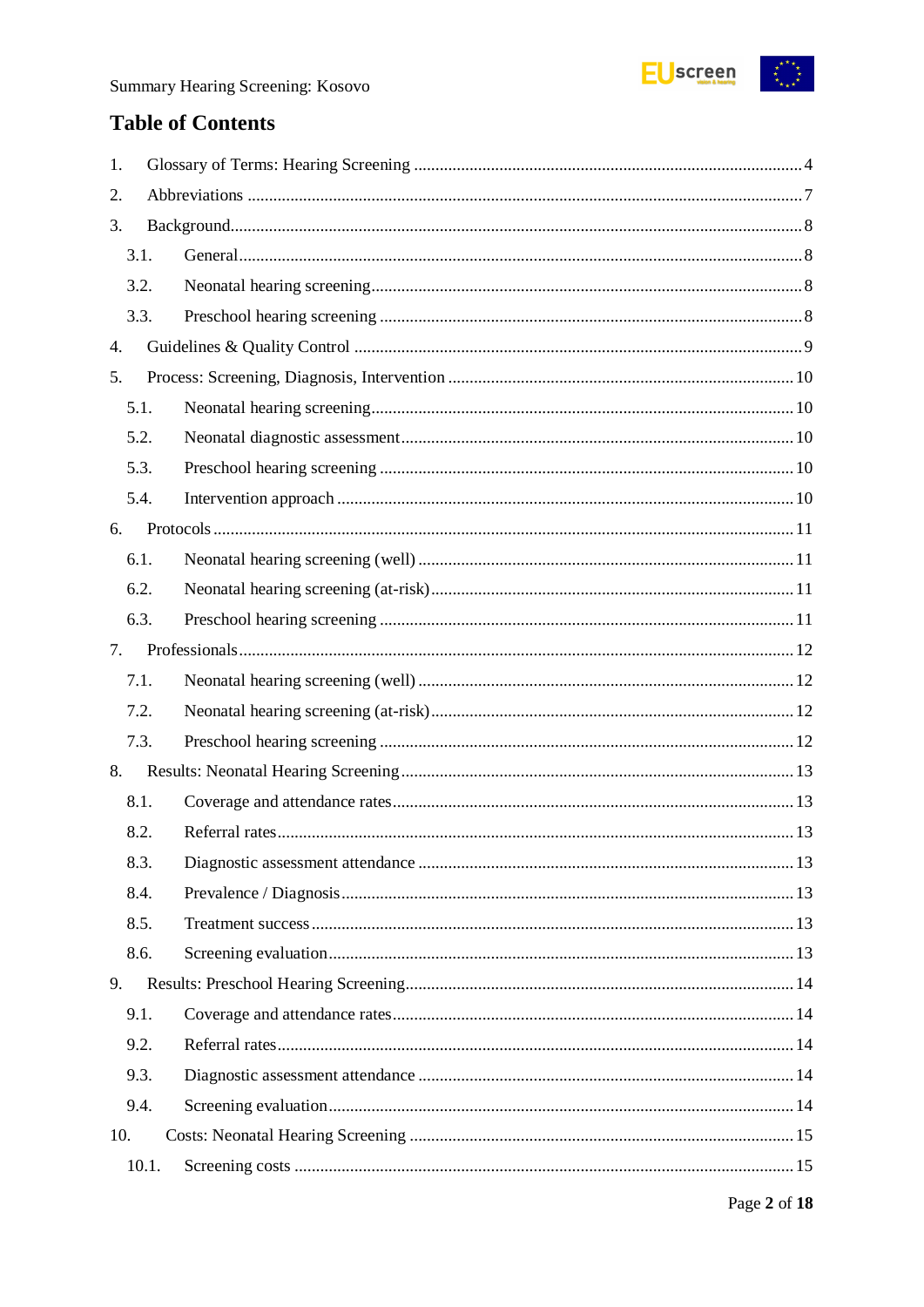

### Summary Hearing Screening: Kosovo

| 10.3. |  |
|-------|--|
| 10.4. |  |
|       |  |
|       |  |
|       |  |
| 11.1. |  |
|       |  |
|       |  |
|       |  |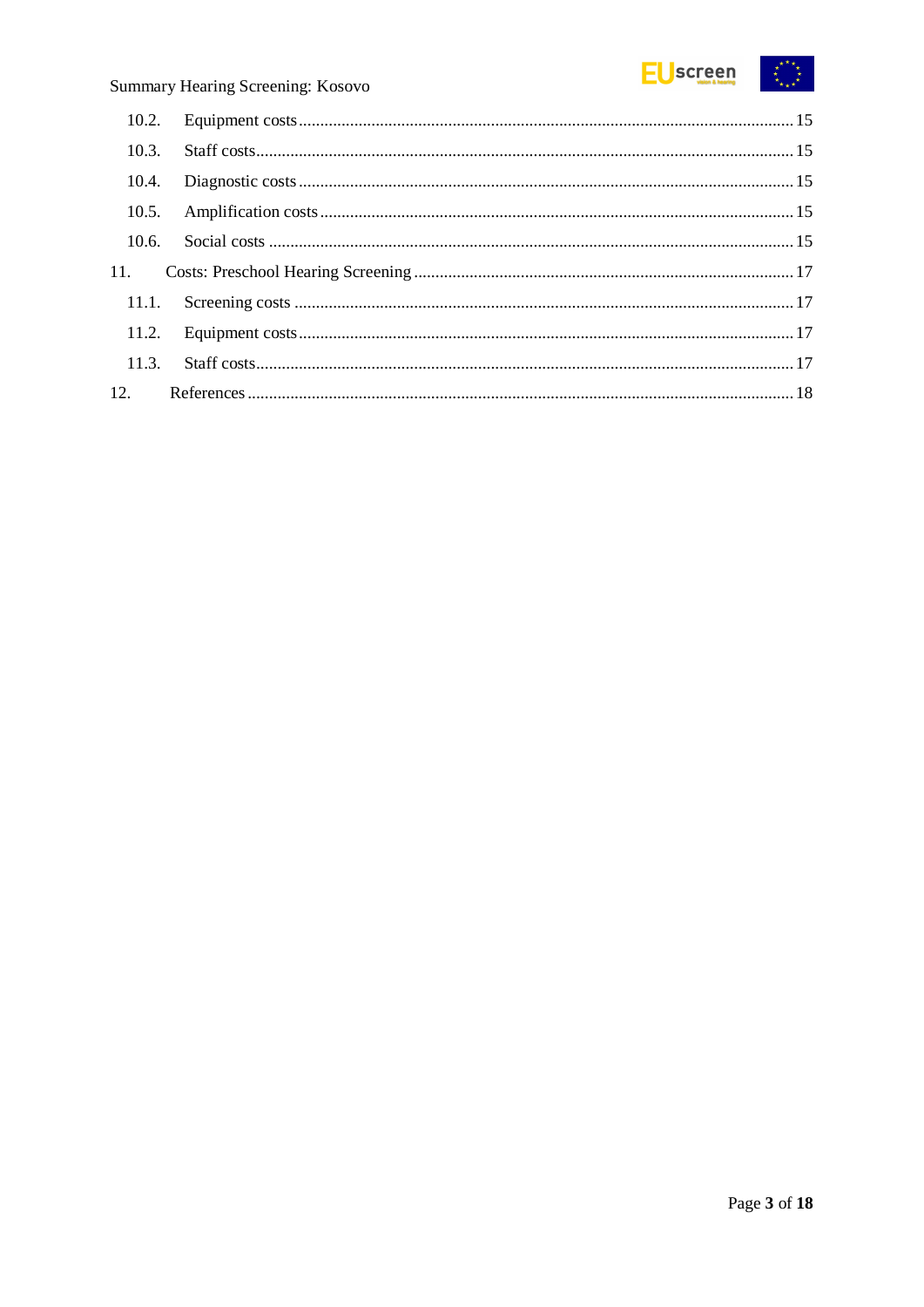# <span id="page-3-0"></span>**1. Glossary of Terms: Hearing Screening**

| <b>Abnormal test result</b>                     | A test result where a normal "pass" response could not be detected under<br>good conditions. The result on screening equipment may indicate "no<br>response," "fail," or "refer."                                                                                                                                                                                                                                                                                                                                                                                                                                                                                                                                                                                |
|-------------------------------------------------|------------------------------------------------------------------------------------------------------------------------------------------------------------------------------------------------------------------------------------------------------------------------------------------------------------------------------------------------------------------------------------------------------------------------------------------------------------------------------------------------------------------------------------------------------------------------------------------------------------------------------------------------------------------------------------------------------------------------------------------------------------------|
| <b>Attendance rate</b>                          | The proportion of all those invited for screening that are tested and receive<br>a result,<br>Invited for screening includes all those that are offered the<br>screening test.<br>Tested and receive a result could be a "pass" or "fail".<br>Attendance rate provides information on the willingness of families to<br>participate in screening.                                                                                                                                                                                                                                                                                                                                                                                                                |
| <b>Attendance rate in</b><br>first year of life | See definition of Attendance rate.<br>The calculation cut-off is after one year of life.                                                                                                                                                                                                                                                                                                                                                                                                                                                                                                                                                                                                                                                                         |
| <b>Compliance with</b><br>referral (percentage) | The percentage of those who are referred from screening to a diagnostic<br>assessment that actually attend the first diagnostic assessment.                                                                                                                                                                                                                                                                                                                                                                                                                                                                                                                                                                                                                      |
|                                                 | Percentage of compliance provides information on the willingness of<br>families to attend the diagnostic assessment after referral from screening.                                                                                                                                                                                                                                                                                                                                                                                                                                                                                                                                                                                                               |
| <b>Coverage</b>                                 | The proportion of those eligible for screening that are tested and receive a<br>result within a specific time.<br>Eligible for screening includes those within the population that are<br>covered under the screening or health care program.<br>Tested and receive a result could be a "pass" or "refer to<br>diagnostic assessment".<br>Specific time can be defined, such as 1 month after birth, 3 months<br>after birth, etc.<br>Coverage provides information on the overall effectiveness and timeliness<br>of a complete screening programme.<br>Factors such as being offered screening, willingness to participate, missed<br>screening, ability to complete the screen, and ability to document the<br>screening results will influence the coverage. |
| Coverage in first<br>year of life               | See definition of Coverage.<br>The specific time is pre-defined as within the first year of life.<br>In other words, the coverage is the proportion of those eligible for<br>screening that complete the screening sequence to a final result within the<br>first year of life.                                                                                                                                                                                                                                                                                                                                                                                                                                                                                  |
| <b>False negatives</b>                          | The percentage of infants/children with a hearing loss (defined by the<br>target condition) that receive a result of "pass" during screening.                                                                                                                                                                                                                                                                                                                                                                                                                                                                                                                                                                                                                    |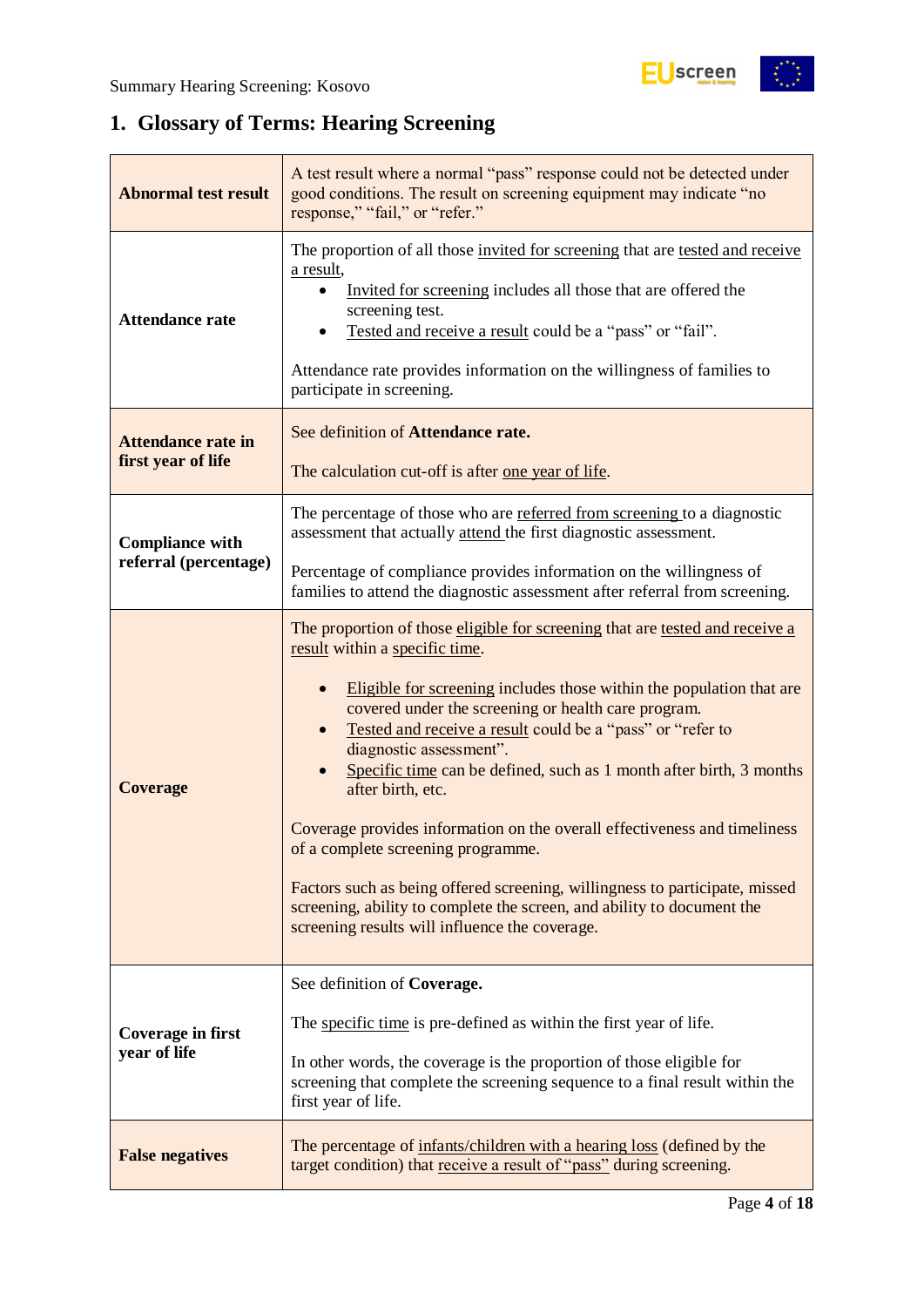

|                                          | Example: If 100 infants with hearing loss are screened, and 1 infant passes<br>the screening, the percentage of false negatives is 1%.                                                                 |
|------------------------------------------|--------------------------------------------------------------------------------------------------------------------------------------------------------------------------------------------------------|
|                                          | The percentage of infants/children with normal hearing that receive a<br>result of "fail" from the final screening test.                                                                               |
| <b>False positives</b>                   | Example: If 100 infants with normal hearing are screened, and 3 infants<br>fail the screening and are referred for diagnostic assessment, the<br>percentage of false positives is 3%.                  |
| <b>Guidelines</b>                        | Recommendations or instructions provided by an authoritative body on the<br>practice of screening in the country or region.                                                                            |
| <b>Hearing screening</b><br>professional | A person qualified to perform hearing screening, according to the practice<br>in your country or region.                                                                                               |
| <b>Inconclusive test</b><br>result       | A test result where a normal "pass" response could not be detected due to<br>poor test conditions.                                                                                                     |
| <b>Invited for screening</b>             | Offered screening.                                                                                                                                                                                     |
| <b>Outcome of hearing</b><br>screening   | An indication of the effectiveness or performance of screening, such as a<br>measurement of coverage rate, referral rate, number of infants detected,<br>etc.                                          |
| <b>Permanent hearing</b>                 | A hearing impairment that is <i>not</i> due to a temporary or transient condition<br>such as middle ear fluid.                                                                                         |
| loss                                     | Permanent hearing loss can be either sensorineural or permanent<br>conductive.                                                                                                                         |
| <b>Positive predictive</b>               | The percentage of infants/children referred from screening who have a<br>confirmed hearing loss, as described by your protocol or guideline and<br>indicated in the Target Condition (see definition). |
| value                                    | For example, if 100 babies are referred from screening for diagnostic<br>assessment and 90 have normal hearing while 10 have a confirmed hearing<br>loss, the positive predictive value would be 10%.  |
| Preschool or<br>(pre)school children     | All children between 3-6 years of age.                                                                                                                                                                 |
| <b>Preschool or</b>                      | Screening that takes place during the time children are between 3-6 years<br>of age.                                                                                                                   |
| (pre)school screening                    | This refers to <i>any</i> hearing screening during this age. The location of the<br>screening is irrelevant to the definition.                                                                         |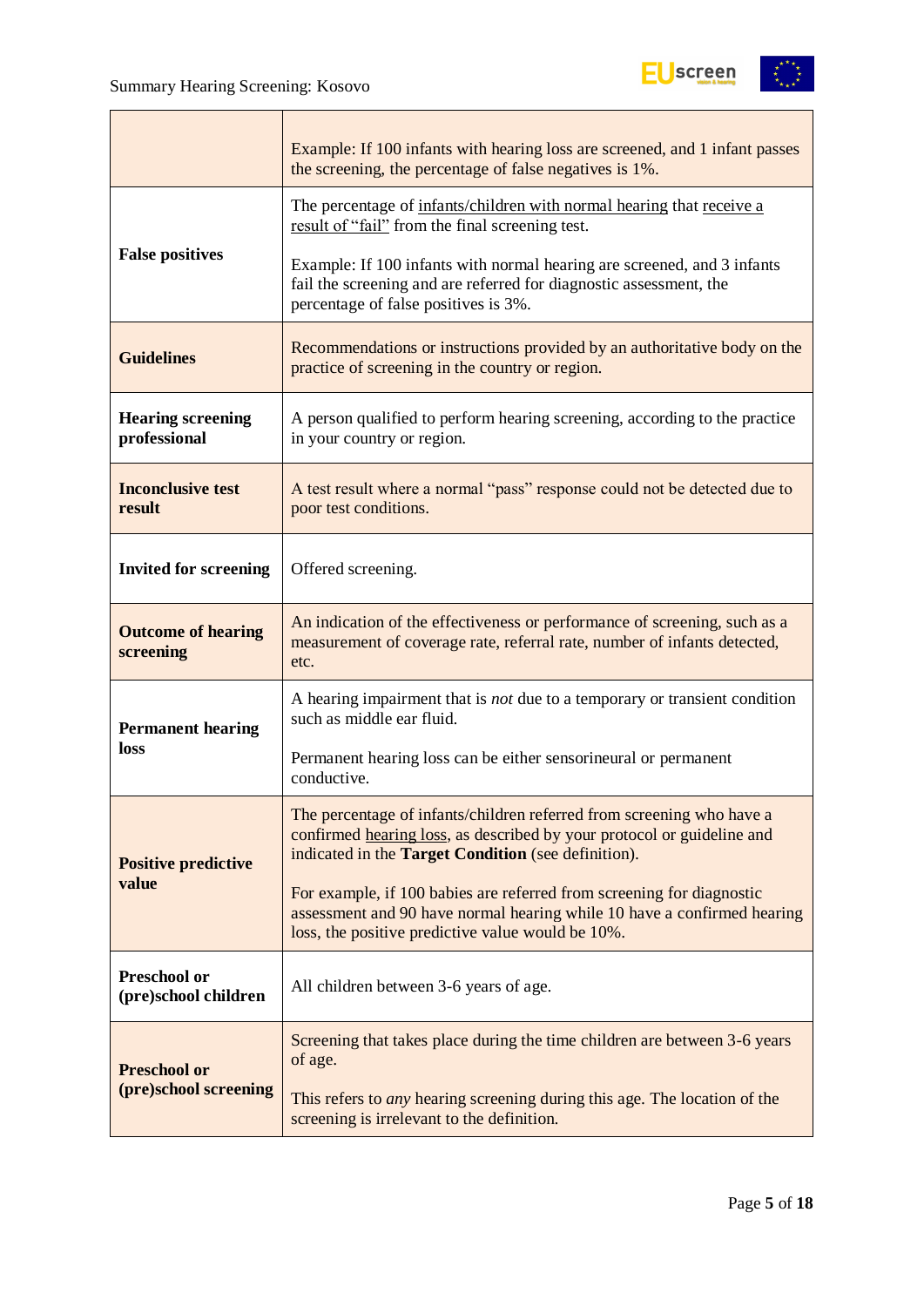

| <b>Prevalence</b>           | The number or percentage of individuals with a specific disease or<br>condition. Prevalence can either be expressed as a percentage, proportion,<br>or as the value per 1000 individuals within the same demographic.                                                                                                                                                                                                                       |
|-----------------------------|---------------------------------------------------------------------------------------------------------------------------------------------------------------------------------------------------------------------------------------------------------------------------------------------------------------------------------------------------------------------------------------------------------------------------------------------|
| <b>Programme</b>            | An organized system for screening, which could be based nationally,<br>regionally or locally.                                                                                                                                                                                                                                                                                                                                               |
| <b>Protocol</b>             | Documented procedure or sequence for screening, which could include<br>which tests are performed, when tests are performed, procedures for<br>passing and referring, and so forth.                                                                                                                                                                                                                                                          |
| <b>Quality assurance</b>    | A method for checking and ensuring that screening is functioning<br>adequately and meeting set goals and benchmarks.                                                                                                                                                                                                                                                                                                                        |
| Referral criteria           | A pre-determined cut-off boundary for when an infant/child should be re-<br>tested or seen for a diagnostic assessment.                                                                                                                                                                                                                                                                                                                     |
|                             | For example, referral criteria may be "no response" at 35 dB nHL.                                                                                                                                                                                                                                                                                                                                                                           |
| <b>Risk babies / Babies</b> | All infants that are considered to be at-risk or have risk-factors for hearing<br>loss according to the screening programme.                                                                                                                                                                                                                                                                                                                |
| at-risk                     | Two common risk factors are admission to the neonatal-intensive care unit<br>(NICU) or born prematurely. However, other risk factors for hearing loss<br>may also be indicated in the screening programme.                                                                                                                                                                                                                                  |
|                             | The percentage of infants/children with hearing loss that are identified via<br>the screening program.                                                                                                                                                                                                                                                                                                                                      |
| <b>Sensitivity</b>          | For example, if 100 babies with hearing loss are tested, and 98 of these<br>babies are referred for diagnostic assessment while 2 pass the screening,<br>the sensitivity is 98%.                                                                                                                                                                                                                                                            |
|                             | The percentage of infants/children with normal hearing that pass the<br>screening.                                                                                                                                                                                                                                                                                                                                                          |
| <b>Specificity</b>          | For example, if 100 babies with normal hearing are tested, and 10 of these<br>babies are referred for diagnostic assessment and 90 pass the screening, the<br>specificity is 90%.                                                                                                                                                                                                                                                           |
| <b>Target condition</b>     | The hearing loss condition you are aiming to detect via your screening<br>programme. This includes:<br>The laterality of the condition, whether the program aims to detect<br>$\bullet$<br>both unilateral and bilateral hearing loss or just bilateral hearing<br>loss.<br>The severity of the condition, whether the program aims to detect<br>$\bullet$<br>hearing $loss \ge 30$ dB HL, $\ge 35$ dB HL, $\ge 40$ dB HL or $\ge 45$ dB HL |
| <b>Well, healthy babies</b> | Infants who are <i>not</i> admitted into the NICU or born prematurely.<br>Well, healthy babies may or may not have additional risk factors for<br>hearing loss, according to the procedures indicated in the specific<br>screening programme.                                                                                                                                                                                               |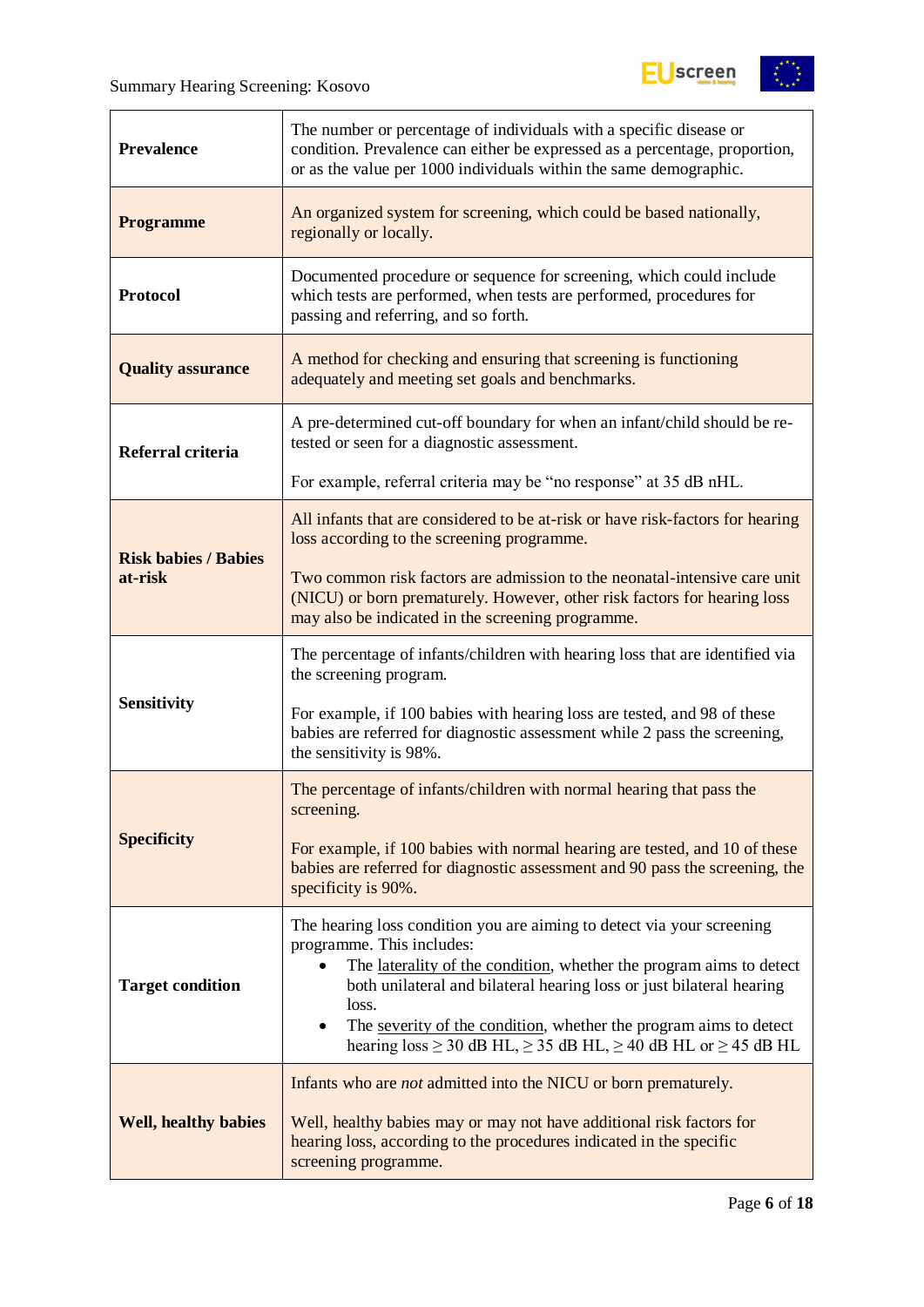Summary Hearing Screening: Kosovo

### <span id="page-6-0"></span>**2. Abbreviations**

- ABR auditory brainstem response
- aABR automatic auditory brainstem response
- ANSD auditory neuropathy spectrum disorder
- ASSR auditory steady-state response
- CI cochlear implant
- CMV cytomegalovirus
- dB HL decibel hearing level
- dB nHL decibel normalized hearing level
- dB SNR decibel signal-to-noise ratio
- DPOAE distortion product otoacoustic emissions
- HA hearing aid
- NICU neonatal intensive care unit
- OAE otoacoustic emissions
- TEOAE transient-evoked otoacoustic emissions
- UNHS universal newborn hearing screening

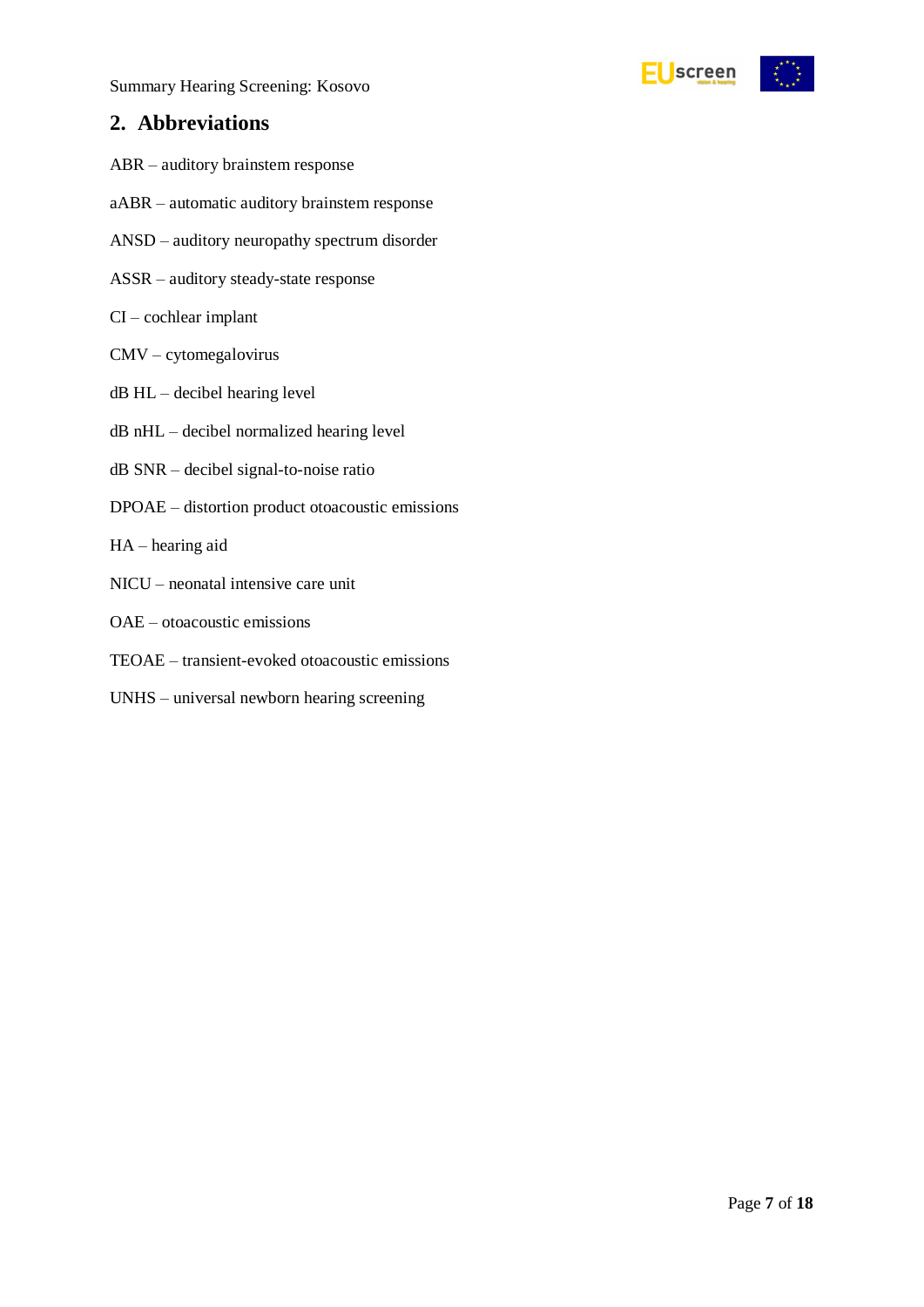

### <span id="page-7-0"></span>**3. Background**

In Kosovo, there are no childhood hearing screening programmes. The following report contains information with regards to childhood hearing screening in the entire country of Kosovo.

#### <span id="page-7-1"></span>**3.1. General**

Kosovo has a total area of 10 905 km<sup>2</sup> with a population of 1 783 531 million in 2016 (Kosovo Agency for Statistics, 2018).

In Kosovo, all births are registered in the civil state office where the baby is born. The number of live births in Kosovo in 2016 was 23 416 (Kosovo Agency for Statistics, 2018).

The World Bank income classification categorizes Kosovo as an lower middle-income country (The World Bank, 2018). The gross domestic product (GDP) was €3386 per capita in 2016 (Kosovo Agency for Statistics, 2018).

Data for Kosovo are not available from the World Health Organization (WHO) Global Health Expenditure Database (2018); however, health expenditure for Kosovo in 2015 was 164.8 million euros, which equates to approximately €92 per capita (Kosovo Agency for Statistics, 2018).

Data on infant mortality rate for Kosovo are not published by the United Nations Statistics Division (2016); however, data from the Kosovo Agency for Statistics (2018) indicate that 238 infants died in 2015, and as 24 594 born that year, an infant mortality rate can be estimated to be 9.4 per 1000 live births.

#### <span id="page-7-2"></span>**3.2. Neonatal hearing screening**

In Kosovo, there is no neonatal hearing screening programme. Parents may seek out hearing screening services from private clinics, and payment would then also be provided by the parents for this service. It may be recommended to parents to seek private services if their child is at risk for hearing loss; however, it is not obligatory for parents to have their child's hearing screened.

Neonatal hearing screening is not embedded in the Preventive Child Health Care screening system. As indicated, any screening performed would be funded directly by the parents.

National guidelines or a national screening protocol are not yet available in Kosovo.

#### <span id="page-7-3"></span>**3.3. Preschool hearing screening**

There is no preschool hearing screening programme in Kosovo. A teacher may recommend to a parent to have their child's hearing screened if they notice a potential problem; however, the parents must seek out these services privately and pay out-of-pocket.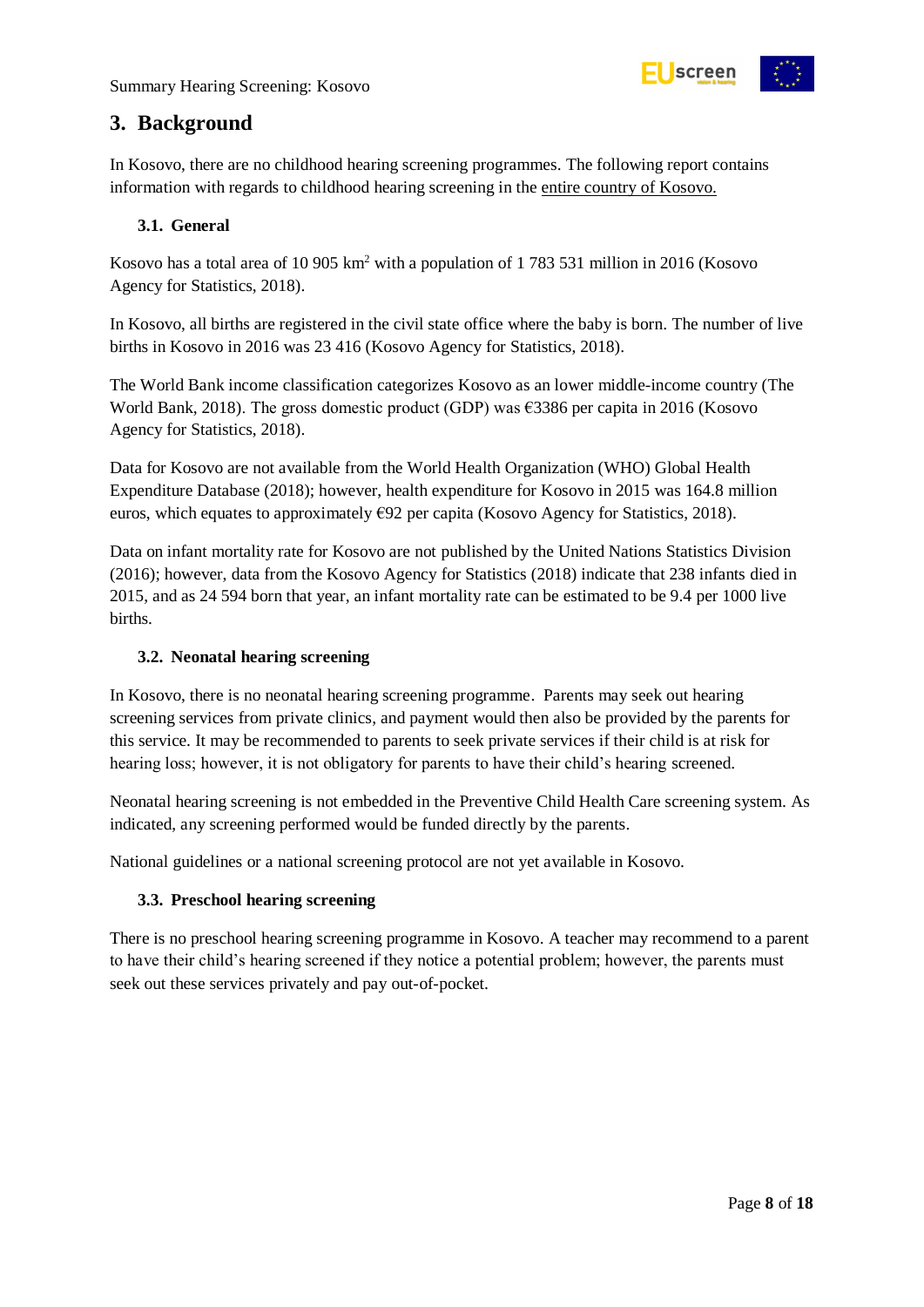

### <span id="page-8-0"></span>**4. Guidelines & Quality Control**

National guidelines for hearing screening do not exist in Kosovo.

A hearing screening programme has not yet been implemented. A project for neonatal hearing screening was submitted to the Ministry of Health by the University Clinical Center of Kosovo and is awaiting approval.

Quality assurance of hearing screening programmes is not imposed by the government. Information on cases of hearing loss is collected locally by the Audiology Department at the University Clinical Center of Kosovo (tertiary centre); however, the government does not yet collect screening data or publish reports.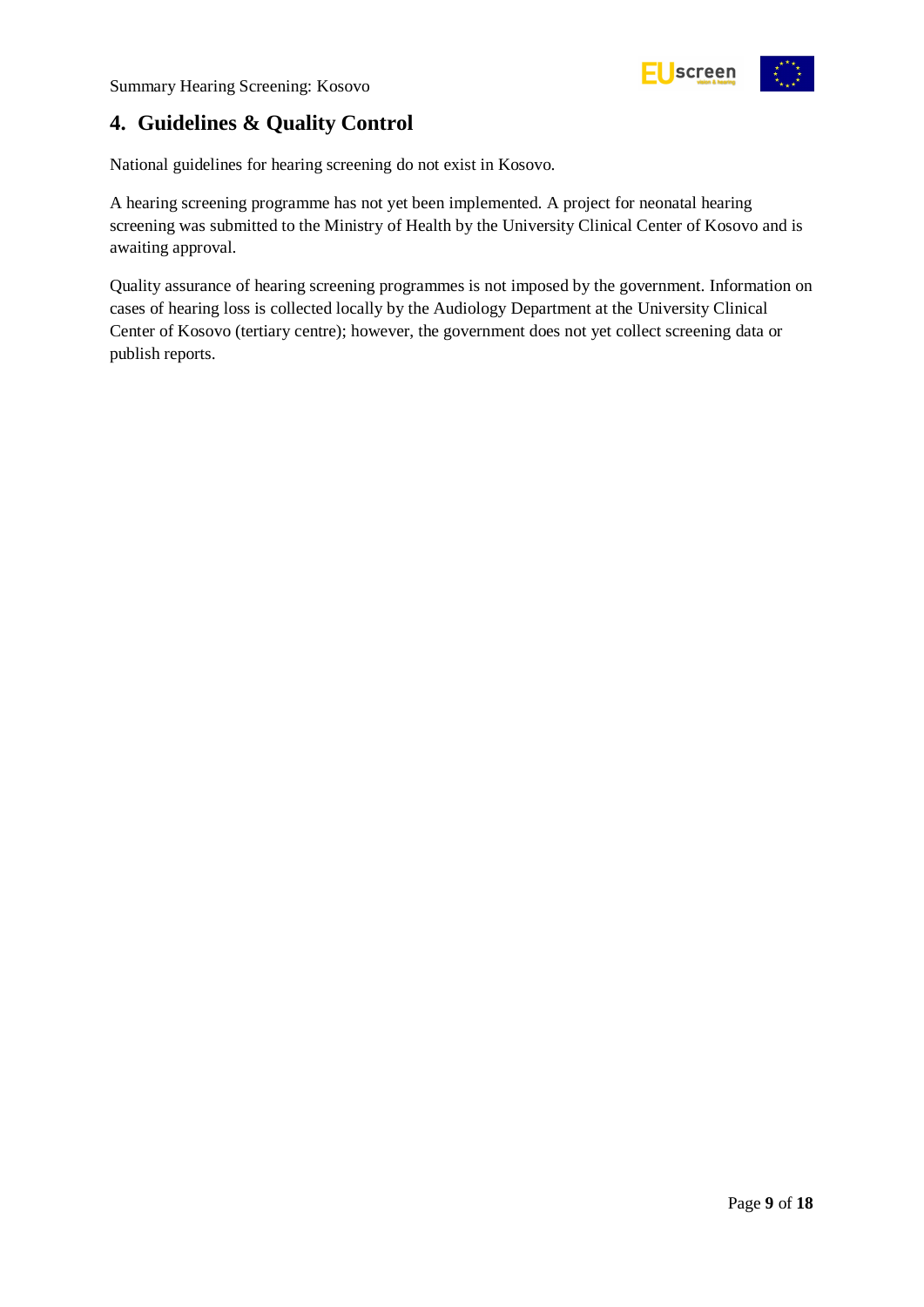

### <span id="page-9-0"></span>**5. Process: Screening, Diagnosis, Intervention**

#### <span id="page-9-1"></span>**5.1. Neonatal hearing screening**

At the request of parents, well-babies and at-risk babies are screened in private clinics. There are two private clinics that perform hearing screening.

In 2016, 99.7% of births took place in a maternity hospital, where the average length of stay after delivery is estimated to be 3-5 days. It is roughly estimated that home deliveries account for the other 0.3% of births (Kosovo Agency of Statistics, 2017).

Parents/caregivers of well and at-risk babies are not invited to participate in neonatal hearing screening, but may be recommended to have their child's hearing screened privately depending on the presence of a risk factor.

There is no age by which hearing should be screened.

At-risk infants are defined as those with a positive family history of hearing loss, who were admitted to the NICU, born prematurely (less than 37 weeks), with a birth weight <1000 g, with multiple malformations, or with meningitis.

Data on the prevalence of CMV or meningitis are not available in Kosovo.

There is no target condition for screening well- or at-risk babies.

#### <span id="page-9-2"></span>**5.2. Neonatal diagnostic assessment**

For infants that are screened and referred to the Audiology department in the public hospital, ABR is performed. ABRs are performed after 6 months of age.

#### <span id="page-9-3"></span>**5.3. Preschool hearing screening**

There is no preschool hearing screening in Kosovo.

#### <span id="page-9-4"></span>**5.4. Intervention approach**

In Kosovo, treatment options available include grommets, hearing aids, bone conductive devices, and cochlear implants. Infants are fitted with hearing aids and cochlear implants from 1-2 years of age or older. Because of the lack of universal screening, most hearing aid fittings are on children age 3-4 years. For cochlear implantation, it is preferred that children are under 2 years of age in order to gain optimal development; however, children are implanted up to the age of 5 years.

There are no official criteria for hearing aid fittings; however, it is preferred that children have a bilateral hearing loss of at least 30 dB HL in the better ear. Hearing aids for unilateral hearing loss are often refused by parents due to an associated social stigma with hearing aids.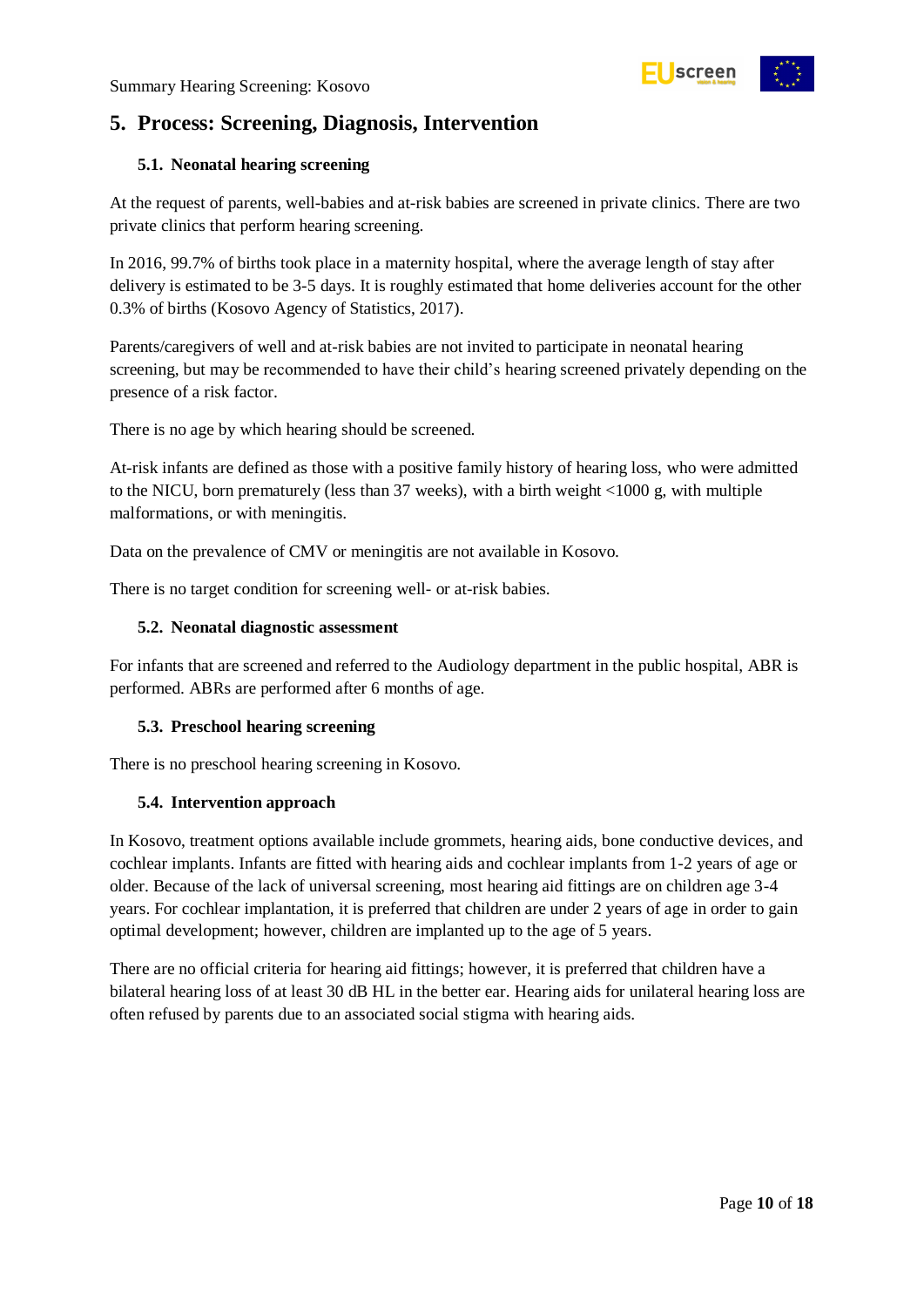

### <span id="page-10-0"></span>**6. Protocols**

Hearing screening protocols are described for neonatal hearing screening (well and at-risk) as well as for preschool hearing screening when applicable.

- The Test performed is the screening technique used
- The Age of the child is indicated in hours, days, months or years
- Referral criteria may be the lack of an OAE response at specified frequencies, a responsewaveform repeatability constant, the absence of an aABR response at a specified intensity, or an absent behavioural response at a specified intensity. Referral criteria may be defined within a protocol or limited based on the device used.
- The Device is the screening device used.
- Unilateral Referrals indicates whether children are referred if only one ear fails screening.
- The Location is where the screening takes place

#### <span id="page-10-1"></span>**6.1. Neonatal hearing screening (well)**

There is no official protocol for screening well babies. Screening at private clinics is done with OAEs.

#### <span id="page-10-2"></span>**6.2. Neonatal hearing screening (at-risk)**

There is no official protocol for screening at-risk babies. Screening at private clinics is done with OAEs.

#### <span id="page-10-3"></span>**6.3. Preschool hearing screening**

There is no preschool hearing screening programme in Kosovo.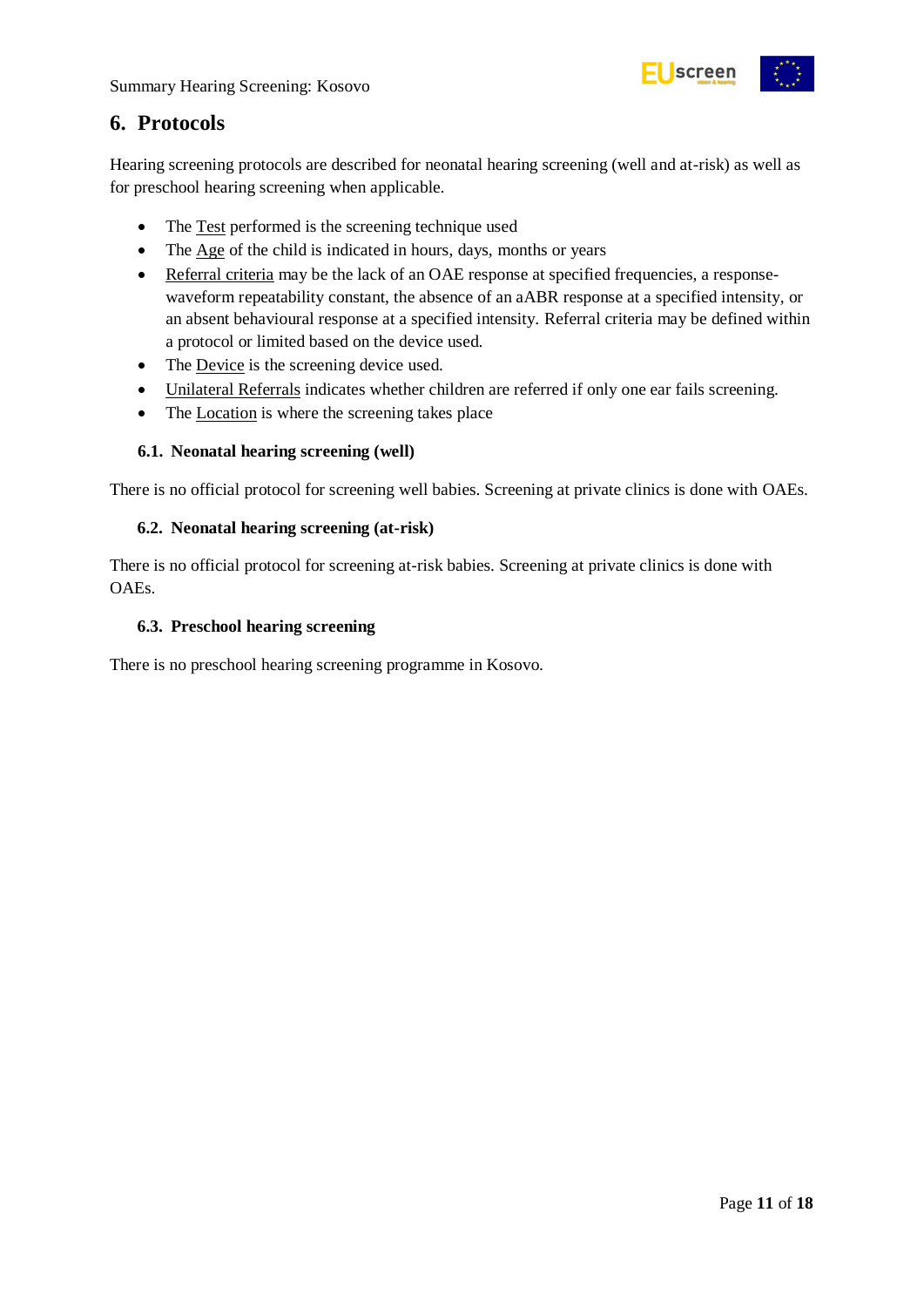

### <span id="page-11-0"></span>**7. Professionals**

#### <span id="page-11-1"></span>**7.1. Neonatal hearing screening (well)**

There are two private clinics that perform neonatal hearing screening. At these two clinics, ENT physicians perform the test.

There is no specific training for hearing screening staff. Previously, one ENT physician and one nurse were sent abroad to participate in a 3-month course on neonatal hearing screening.

#### <span id="page-11-2"></span>**7.2. Neonatal hearing screening (at-risk)**

There are two private clinics that perform neonatal hearing screening. At these two clinics, ENT physicians perform the test. (see 7.1 for training details).

#### <span id="page-11-3"></span>**7.3. Preschool hearing screening**

Not applicable.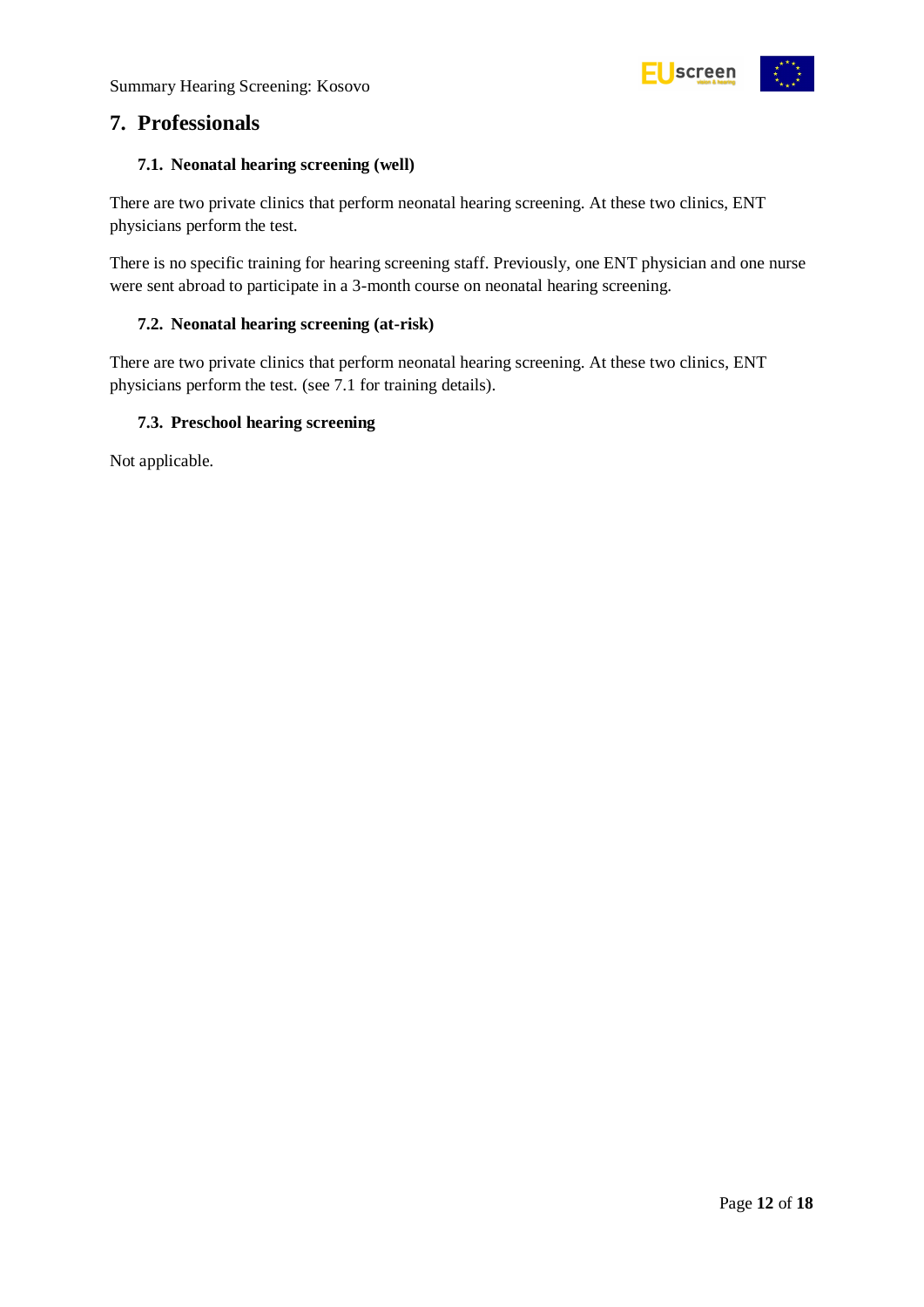

### <span id="page-12-0"></span>**8. Results: Neonatal Hearing Screening**

#### <span id="page-12-1"></span>**8.1. Coverage and attendance rates**

There is no neonatal hearing screening programme in Kosovo. The two private clinics that conduct neonatal hearing screening have very few infants. Data collected from one private clinic show that a total of 29 children were screened in 2017. A total of 215 babies were screened across 5 years.

#### <span id="page-12-2"></span>**8.2. Referral rates**

There are no data regarding referral rates. However, the Audiology department performed approximately 200 ABRs in the previous four years.

#### <span id="page-12-3"></span>**8.3. Diagnostic assessment attendance**

There are no data regarding attendance or compliance rates.

#### <span id="page-12-4"></span>**8.4. Prevalence / Diagnosis**

Data are unavailable regarding the prevalence of neonatal hearing loss in Kosovo.

Some data collected in the Audiology department show that 6% of preschool-age children referred to the Audiology department with suspicion of hearing loss are confirmed with permanent bilateral hearing loss.

Approximately 30% of the cases with permanent bilateral hearing loss had a loss of > 80 dB HL. Data from the last 4 years show that a total of 18 children were identified with unilateral hearing loss.

Data are unavailable regarding the prevalence of auditory neuropathy in Kosovo.

#### <span id="page-12-5"></span>**8.5. Treatment success**

In Kosovo, it is unknown how many children per year are fitted with hearing aids or cochlear implants.

#### <span id="page-12-6"></span>**8.6. Screening evaluation**

There is no neonatal hearing screening programme in Kosovo; however, from the data from one private clinic, out of the 215 babies screened over 5 years, the false positive rate was roughly estimated to be 15%.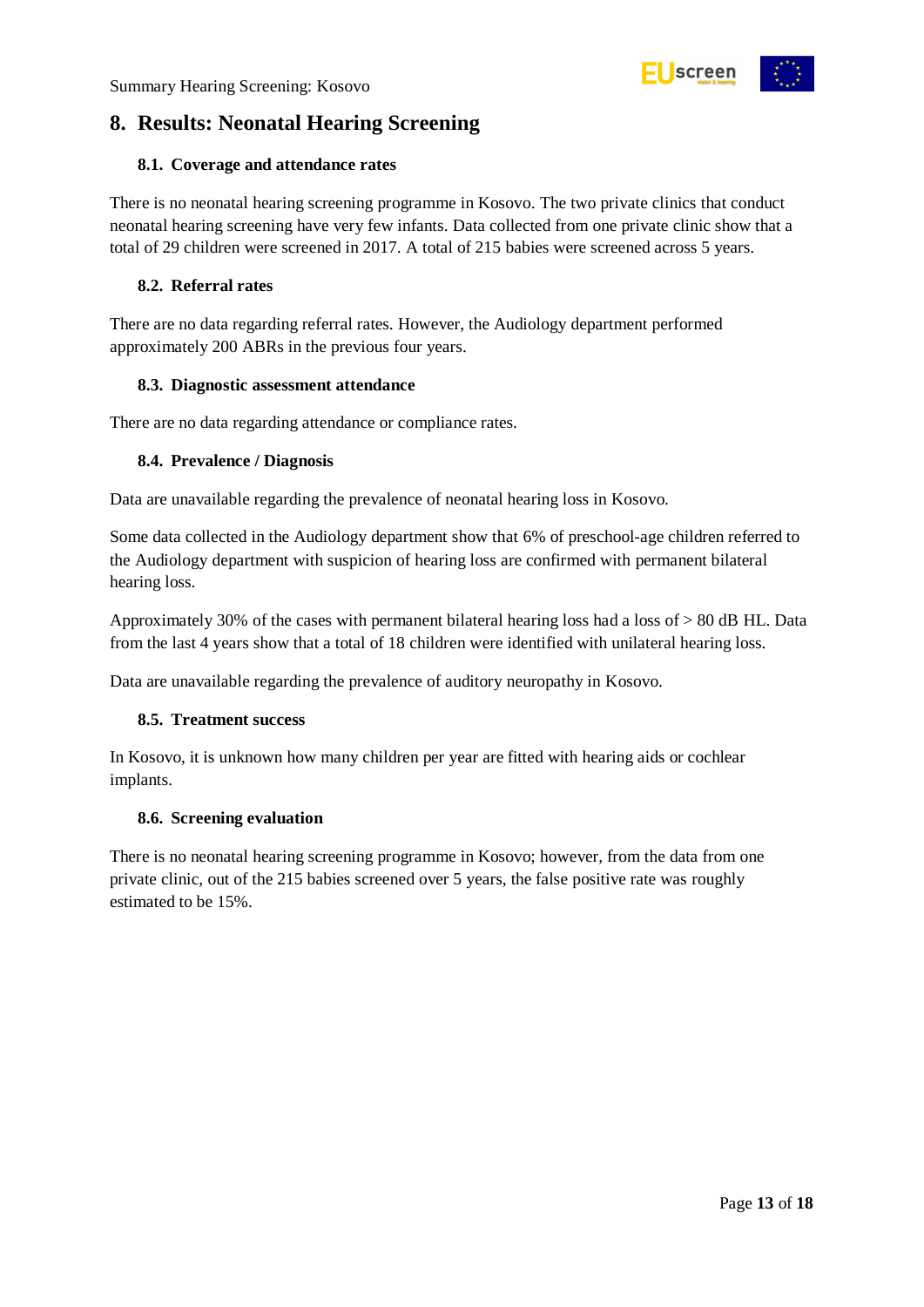

### <span id="page-13-0"></span>**9. Results: Preschool Hearing Screening**

### <span id="page-13-1"></span>**9.1. Coverage and attendance rates**

Not applicable.

#### <span id="page-13-2"></span>**9.2. Referral rates**

Not applicable.

#### <span id="page-13-3"></span>**9.3. Diagnostic assessment attendance**

Not applicable.

#### <span id="page-13-4"></span>**9.4. Screening evaluation**

Not applicable.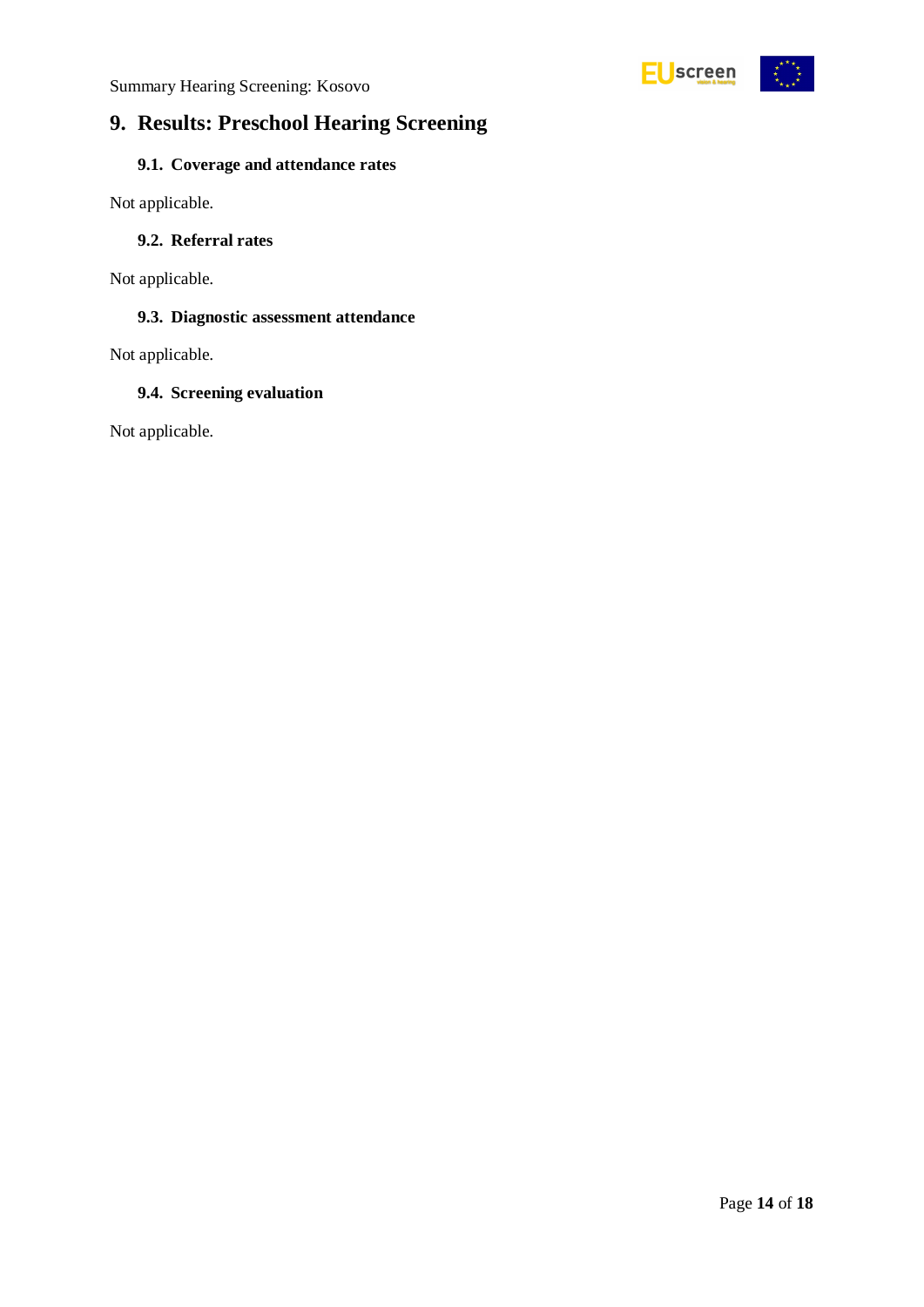

### <span id="page-14-0"></span>**10. Costs: Neonatal Hearing Screening**

As indicated, there is no neonatal hearing screening programme in Kosovo. If parents are interested in having their child's hearing screened, they must pay privately for screening at a private clinic.

A cost analysis of neonatal hearing screening in Kosovo has not been completed.

#### <span id="page-14-1"></span>**10.1. Screening costs**

Not applicable, as there is no hearing screening programme in Kosovo. However, hearing screening at a private clinic would cost  $E$ 25-30.

#### <span id="page-14-2"></span>**10.2. Equipment costs**

The cost of an OAE device is approximately  $\epsilon$ 5000 to  $\epsilon$ 7500. An ABR device is  $\epsilon$ 7500 to  $\epsilon$ 12000.

Maintenance costs are unknown and there is no regulation for replacement.

The cost for disposables are unknown.

#### <span id="page-14-3"></span>**10.3. Staff costs**

There are two ENT physicians that screen for hearing loss.

The average monthly salary for an ENT physician is  $\epsilon$ 650. This equates to  $\epsilon$ 7800 annually.

The cost for training hearing screening professionals is not indicated.

#### <span id="page-14-4"></span>**10.4. Diagnostic costs**

The total cost of diagnostic confirmation is not indicated.

#### <span id="page-14-5"></span>**10.5. Amplification costs**

In the Kosovo, all children with hearing loss are treated, except for children of parents who refuse cochlear implant for their children.

The costs for a hearing aid is approximately  $\epsilon$ 600 to  $\epsilon$ 800, and the yearly cost of batteries is approximately  $\epsilon$ 80 to  $\epsilon$ 100. Consultation visits cost  $\epsilon$ 10-20 each, and reduce after the first year. In the second year, children may visit the audiology department every 3 to 6 months, depending on the severity and progress of the child. A pair of ear molds cost  $\epsilon$ 50 and are replaced according to need. Speech therapy is available in private clinics only and cost between  $\epsilon$ 150 to  $\epsilon$ 300 per month.

For cochlear implants, the government covers the cost of the surgery, implant, and hospital costs. These costs were not indicated.

Device maintenance costs are not covered by the government and paid by parents. could include a coil cable (around  $\epsilon$ 120), replacement antenna coil ( $\epsilon$ 120), and dry tablets ( $\epsilon$ 50 per year). Replacement of the speech processor costs approximately  $\epsilon$ 9000 to  $\epsilon$ 10 000. Batteries are also an expense paid by parents.

#### <span id="page-14-6"></span>**10.6. Social costs**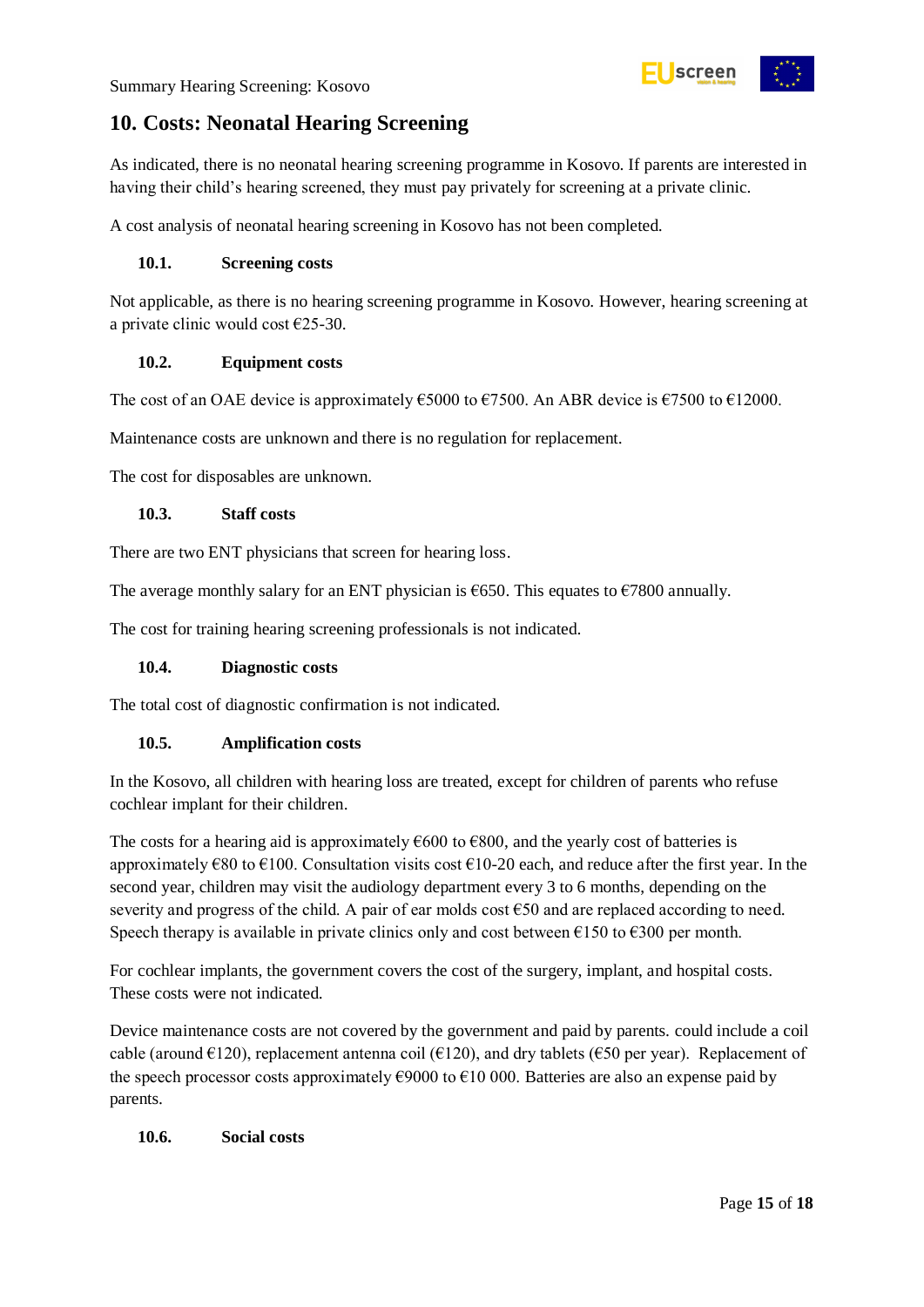

Summary Hearing Screening: Kosovo

There is 1 school in Kosovo for deaf children, including primary and secondary education. It is unknown how many children attend one of these special schools.

In mainstream schools, extra support from assistants or teachers can be provided to children with hearing impairment.

Costs for education through the public system are covered by the government. Private schools cost €2500 to €5000 per year.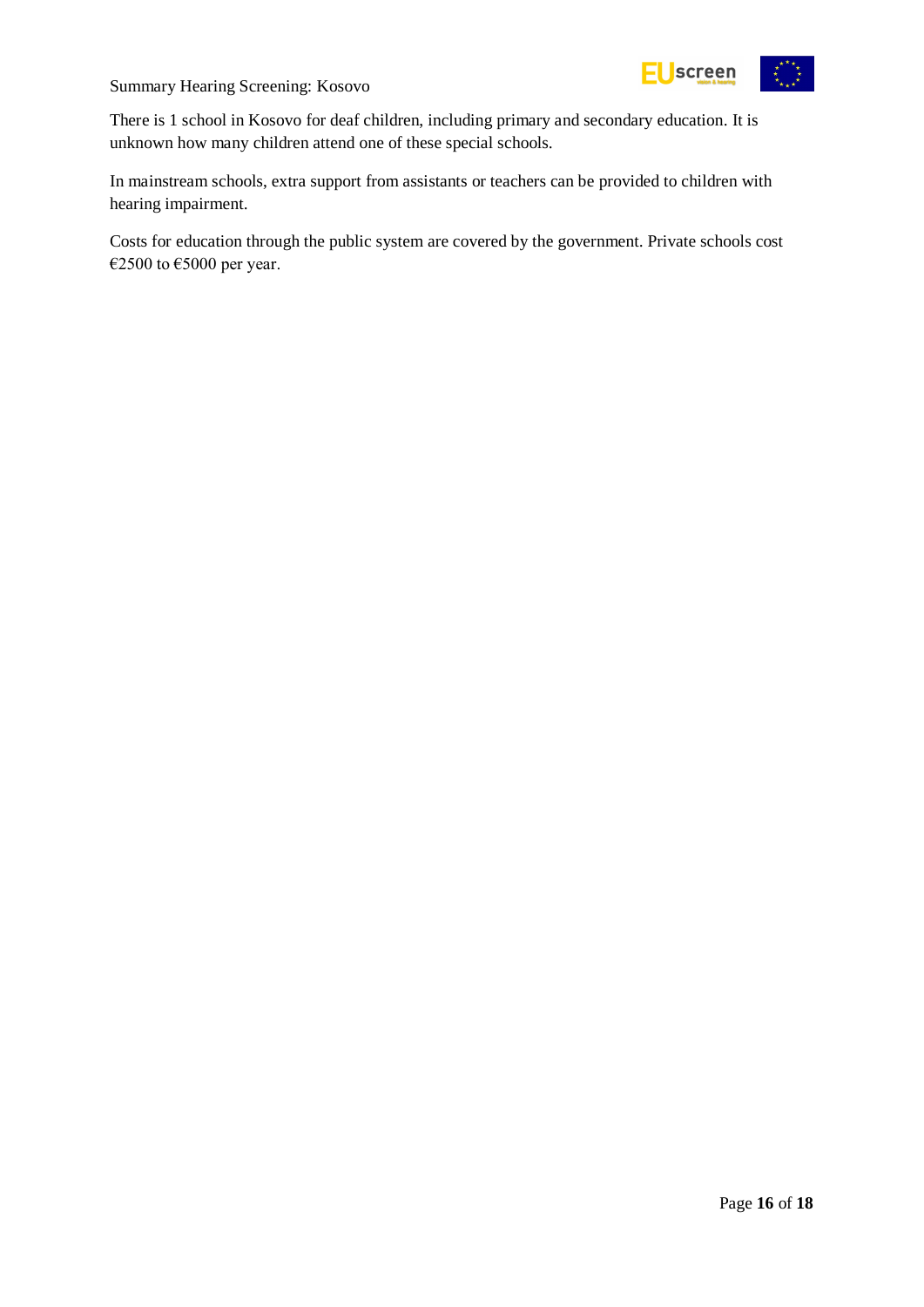

## <span id="page-16-0"></span>**11. Costs: Preschool Hearing Screening**

### <span id="page-16-1"></span>**11.1. Screening costs**

Not applicable.

#### <span id="page-16-2"></span>**11.2. Equipment costs**

Not applicable.

<span id="page-16-3"></span>**11.3. Staff costs**

Not applicable.